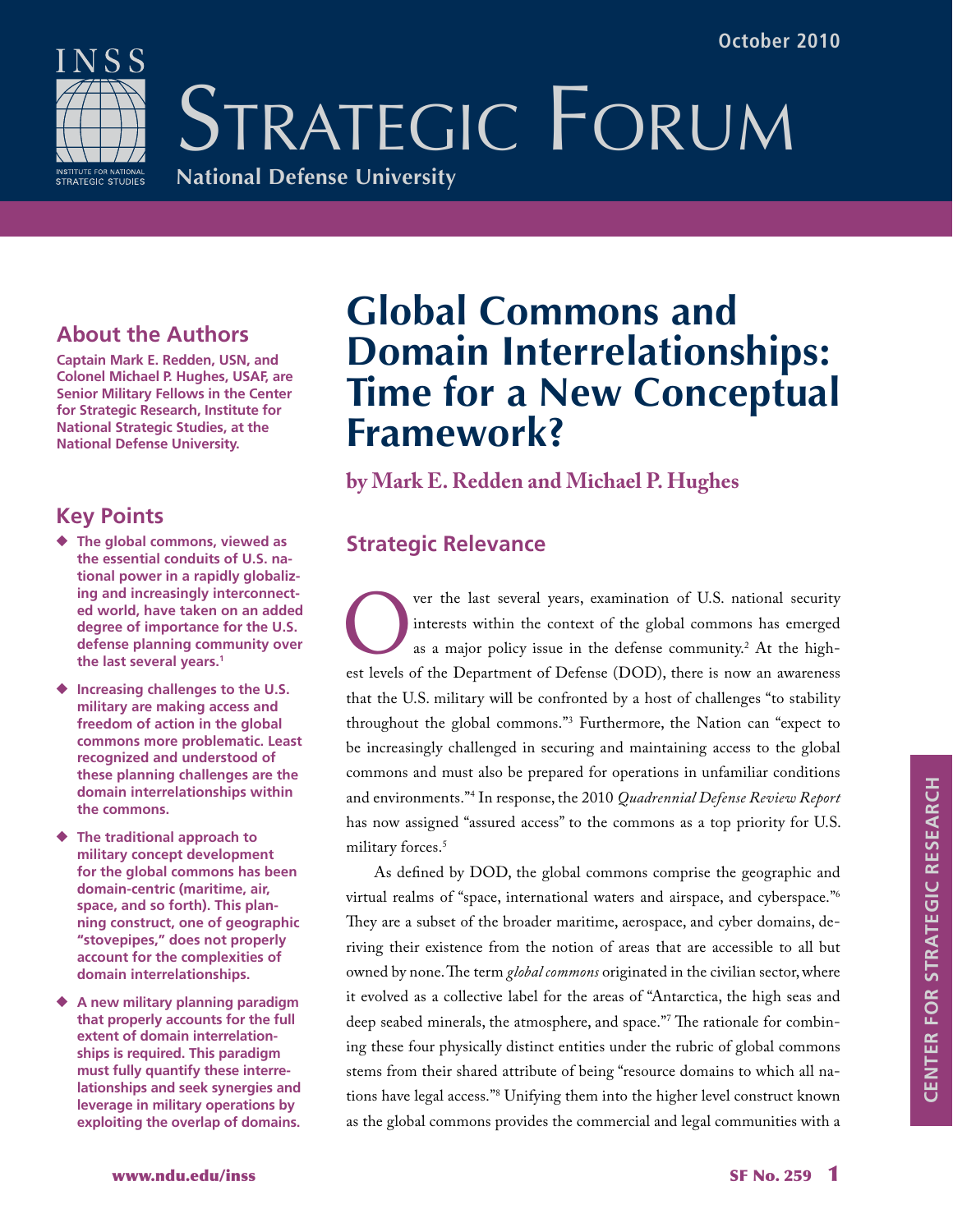#### **The Electromagnetic Spectrum and Global Commons**

**Most Defense Department literature on the global commons does not list the electromagnetic (EM) spectrum as a core component, treating it instead as a subset of the cyber domain. This association is logical, given that a significant portion of information transmission, reception, and corruption (as in electronic warfare) within the cyber sphere is predicated upon EM phenomenon. However, there are also military applications in the EM spectrum that do not involve the transmission, reception, or corruption of information, such as directed energy weapons. This reality—coupled with the fact that the EM spectrum is physically distinct from the other domains, can be an independent "geography" capable of supporting standalone military operations, and is competitive by nature with respect to military operations—makes a compelling argument for separating the EM spectrum as the fifth pillar of the global commons. While the authors believe that the EM spectrum should be recognized as a unique component of the commons, this paper adheres to the generally recognized DOD list of commons geographies—namely, international waters and airspace, space, and cyberspace.**

methodology for addressing cross-cutting issues among a diverse set of geographies.

The global commons are seen as the essential conduits of U.S. national power in a rapidly globalizing and increasingly interconnected world. The heritage of the commons' strategic importance can be traced back as least as far as Alfred Thayer Mahan, who highlighted the relationship between maritime power and the ability to maintain the sea lines of communications with economic expansion and the impact on overall national power.<sup>9</sup> Attainment of U.S. strategic, economic, informational, and military objectives is contingent upon assured access to, and freedom of action within, the commons*.* Accordingly, global commons access must remain at the forefront of U.S. national security imperatives.

Successful application of military power in and through the global commons in support of overarching U.S. national objectives is likewise dependent upon the ability of military forces to access and maneuver within and across the commons—to deliver power in and through the various geographies. While the required extent and duration of the U.S. military's access to and freedom of action in the commons will be determined by larger strategic factors, the fundamental ability to achieve them is becoming more problematic. New complexities in the global commons potentially lessen military effectiveness, diminishing the military's ability to support national interests. Arguably, the least recognized and least understood of these complexities is the notion of domain interrelationships: the idea that *intradomain* military operations are increasingly dependent on *interdomain* dependencies.10 These domain interrelationships vary in scope from simple bi-domain evolutions, such as air operations in support of maritime operations, to the more typical norm in today's military operations: full multidomain evolutions in which simultaneous access to and freedom of action throughout all the components of the commons are necessities. Barring a fundamental shift in U.S. strategic objectives, the military must retain the ability to operate throughout the global commons to achieve the requisite level of local control and superiority for mission success in support of national objectives. To accomplish this, the U.S. defense establishment must reassess the fundamental ideas and concepts regarding military power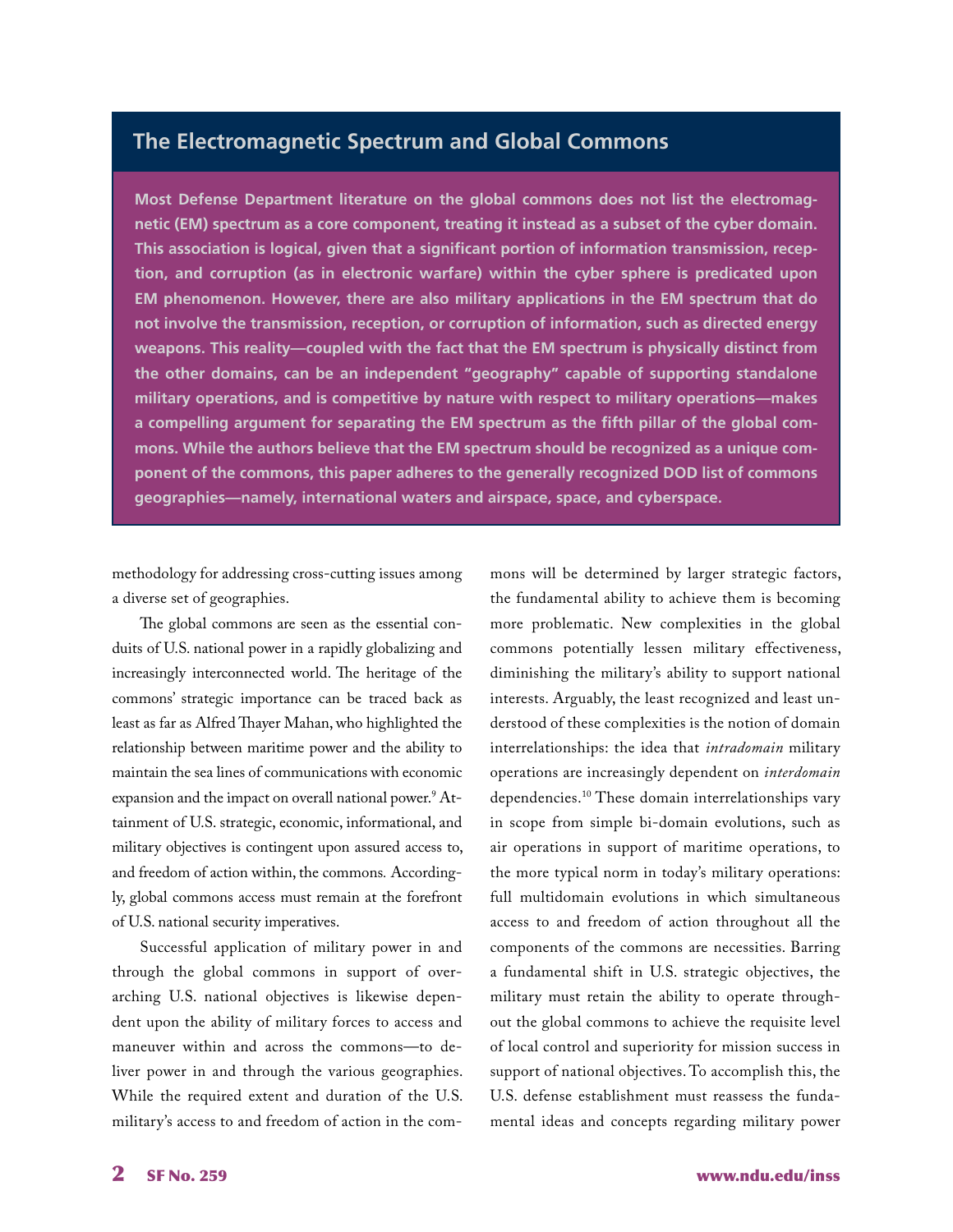employment within the global commons in light of expanding domain interrelationships.

#### **New Challenges**

Responsibility for the maintenance of the global commons and guarantee of free access for both international trade and commerce and the projection of military power has for more than 60 years fallen to the U.S. military.11 As noted by U.S. Joint Forces Command's current *Joint Operating Environment* publication, the "crucial enabler for America's ability to project military power for the past six decades has been its almost complete control over the global commons."12 However, over the last two decades, a confluence of events and emerging issues has begun to impact the U.S. military's ability to gain access to the global commons, as well as its freedom of action within it. The continuing evolution of the commons presents the U.S. military with a host of new challenges and demands.

First among these challenges is the incorporation of new geographies into the commons. In addition to dealing with growing complexities in the more "mature" maritime and air components, the U.S. military is confronting the issue of integrating the newer domains, space and cyber, into its fundamental concepts of operation. The cyber domain arguably provides the most acute challenge; its complex and at times seemingly anarchic nature and the difficulty in detecting and attributing actions complicate military planning. Despite its breadth of use within both the civilian and defense sectors, the U.S. defense community's understanding of the full impact of cyberspace on military capabilities and operations is modest at best.

Compounding the issue of the expanded scope of the global commons is their increasingly congested and contested nature. Driven in large part by economic and technological advances, barriers to commons access and entry have been significantly lowered, with an attendant rise in the number and types of actors able to exploit the commons. For example, space—once the almost exclusive purview of the superpowers during the Cold War

due to high financial and technical barriers—is now routinely accessed by several dozen companies and consortia from various states, as well as individual entrepreneurs and commercial entities. Similarly, the oft-quoted price of access to the cyber domain can be as low as the cost of a laptop computer.

The dynamics making the commons more contested are varied and complex. At the high end, a number of state actors are rapidly approaching the level of a peer or near-peer military competitor in specific geographic areas. Although unable to challenge U.S. military access to all of the commons on a global scale and for extended periods of time, robust investment in conventional and asymmetric antiaccess and area-denial capabilities is positioning some countries to be able to challenge U.S. military access and freedom of action in bounded regions and for set periods of time. This is a significant issue given U.S. global interests and the military resources and efforts required to guarantee security of those interests at long distances.

Exacerbating the challenges from traditional or rising peer and near-peer military competitors is the increasing influence exerted by nonstate actors in the global commons. State actors typically have substantial incentives to keep general access to the commons unrestricted. Nonstate actors can have drastically different

**over the last two decades, a confluence of events and emerging issues has begun to impact the U.S. military's ability to gain access to the global commons, as well as its freedom of action within it**

motives. Driven by such factors as economics and political ideology, nonstate actors are more likely to deny, restrict, or disrupt commons access and usage in pursuit of their objectives. Even a modestly sized nonstate actor can exert a disproportionate effect within the commons*.* As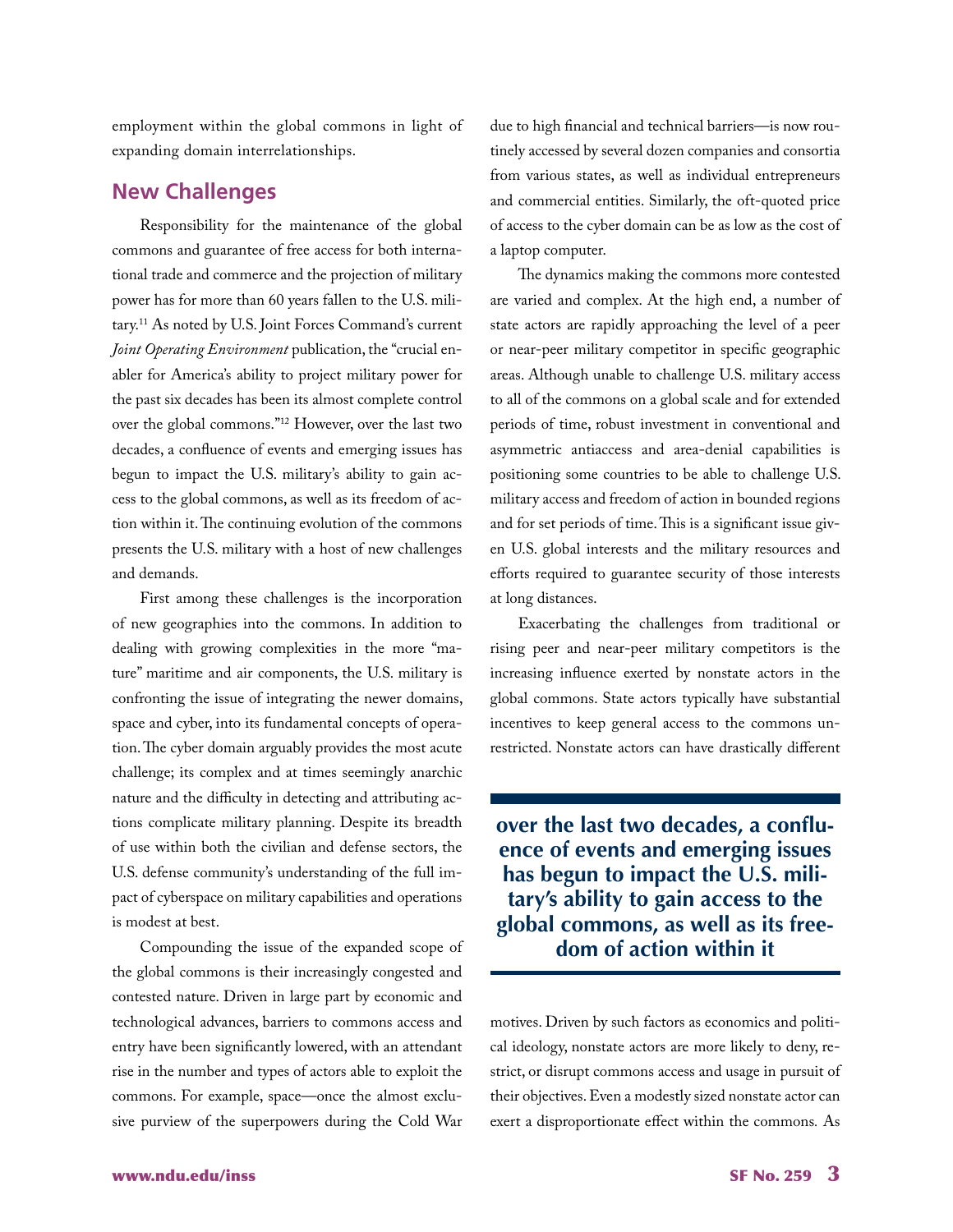evidenced in the cyber domain, at little cost in resources and effort, small groups (or even individuals) can disrupt and degrade Internet access and functionality for civilian, commercial, and government users, yielding effects that are of far greater value than the costs of producing them.

The precipitous decline in U.S. conventional air and naval platforms used to address these challenges aggravates the situation. The global commons are expansive in nature, with time, speed, and distance factors that at times can only be addressed through employment of large numbers of military assets. In the air and maritime domains, current U.S. aircraft and ship quantities are a

**now more than ever, effective and efficient application of military power in any specific part of the global commons rests upon a foundation of simultaneous access and freedom of action throughout the remainder of the commons**

fraction of the levels that existed at the conclusion of the Cold War. In 2009, U.S. Navy ship numbers alone were over 50 percent lower than they were in 1990 in the waning days of the Cold War.13 While technological advances help offset the negative aspects of force reductions, they are insufficient to address the growing challenges inherent in a more complex and dynamic global commons*.* In the cyber domain, resource challenges are exacerbated by the complex balance between offense and defense and the difficulty of attempting to innovate in a military field while simultaneously responding to the advancements of others. Unlike the maritime, air, and space domains, where the United States has traditionally been at the forefront of military development and has compelled potential adversaries to respond to its military initiatives, the Nation has no such advantage in the cyber domain.

External and internal fiscal pressures will limit the near- to mid-term potential for significant growth in the defense procurement budget. Furthermore, the shortterm requirement to balance current counterinsurgency and counterterrorism operations against other mission requirements makes the prospects for a resource-intensive solution to the challenges posed within the global commons unlikely. The U.S. military will not be able to apply overwhelming quantitative and qualitative resource advantages to solve global commons problems. In situations where potential adversaries may have limited strategic objectives or reduced timelines for military action in the commons, the problem of insufficient resources becomes noticeably more acute.

The last and least recognized military challenge in the global commons involves the rapidly developing interrelationships among and between the different domains and the platforms and systems operating in and through the related parts of the global commons. The phenomenon stems not from the physical attributes of the individual domains (and the related parts of the commons), but rather is a manifestation of how military capabilities and operations have evolved, particularly over the last two decades. Domain interrelationships start at the most fundamental levels of military operations and capabilities and yield effects throughout the whole spectrum of military power as the totality of the interrelationships is integrated across each level of warfare. Now more than ever, effective and efficient application of military power in any specific part of the global commons rests upon a foundation of simultaneous access and freedom of action throughout the remainder of the commons. The idea of domain interrelationships is not new. These interrelationships have been, to a certain degree, part of military planning for as long as the potential for multidomain military operations has existed. Rather, it is the breadth of the various domain interrelationships and the pace at which they have developed that are now the critical issues.

Domain interrelationships cover a wide spectrum of dependencies between platforms and systems and, ultimately, operations. At the low end of the interdependence scale are interrelationships that enhance capabilities and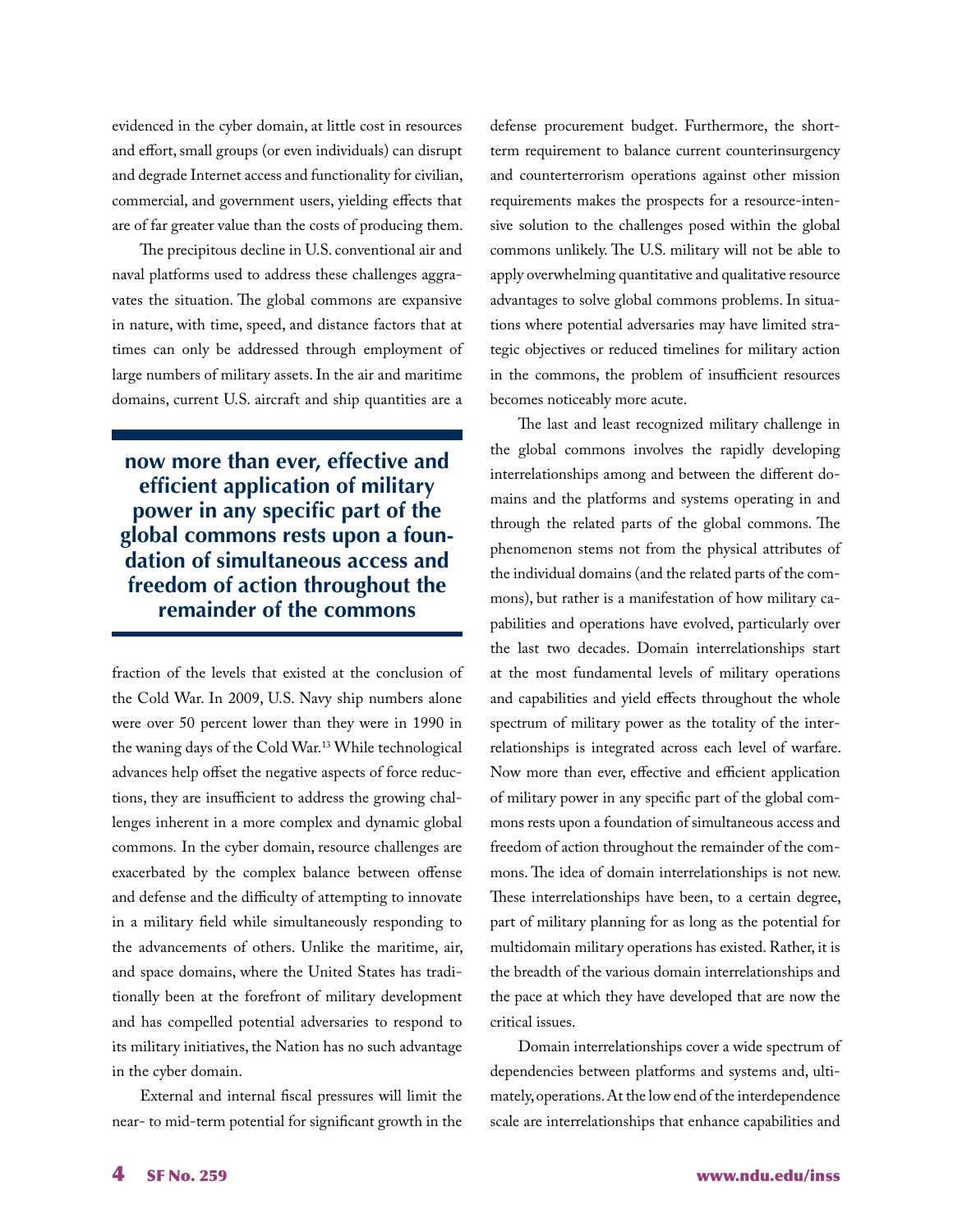provide force multipliers. This degree of interrelationship does not preclude employment of military power in a particular domain, but helps increase the effectiveness of platforms and systems. At the other end of the spectrum stand true interdependencies: interrelationships that can preclude operations in one domain if access to other domains is denied. Defense leaders have provided illustrative discussion on these evolving interrelationships and the global commons, particularly with respect to the space and cyber domains. However, taxonomies matter a great deal when distinguishing relationships that are interconnected (and therefore enabling) from those that are mutually dependent (and therefore require access to other domains)*.*

Despite the increasing importance of domain interrelationships, development of military strategy and fundamental concepts of operations for the employment of military power within the commons has not kept pace. The increasingly congested and contested nature of the commons and the problem of declining U.S. conventional force levels do not necessarily lend themselves to quick fixes and will continue to stress the military's ability to ensure continued access to the commons. To prevent any further reduction in the margins of its military superiority, the United States must seek to optimize its military capabilities in the global commons despite these constraints. The U.S. defense establishment must revisit the fundamental ideas and concepts regarding the employment of military power within the global commons in light of growing domain interrelationships.

#### **The New Reality of Domain Interrelationships**

Historical perspectives on military use of the global commons from the industrial age detail a long period of modest advances in capability and domain interactions. Military exploitation of each new geography, along with its integration with the others in the context of military operations, was modest in scope and relatively linear in nature, occurring over extended timeframes. Despite the work of General Billy Mitchell and others in the interwar period of the 1920s and 1930s, the full appreciation of airpower's utility in maritime operations arguably was not realized until World War II, some 30 years after the initial exploitation of the air domain for military purposes. The advent of the information age induced a marked shift in this dynamic. The technology that drove the information age significantly increased the range of militarily useful tools and resources, enhanced intradomain capabilities, and, more importantly, yielded a range of previously unavailable interdomain military options.

At the tactical level, advocates of platforms specific to each individual domain have continued their relentless pursuit of intradomain dominance, while exploiting technology-based capabilities that require access to other domains. As an example, the F–22 represents the premier air superiority aircraft, with its unequalled radar-evading technologies, engine performance, and advanced avionics; it also provides additional force multipliers such as unique connectivity and electronic attack capabilities. However, the latter capabilities are

**the U.S. defense establishment must revisit the fundamental ideas and concepts regarding the employment of military power within the global commons in light of growing domain interrelationships**

wholly dependent upon the ability of the aircraft to access the space and cyber domains. As the DOD aircraft investment plan for fiscal years 2011–2040 points out, "When considering aviation investment plans, the Department must increasingly consider the potential complementary capabilities resident in the cyber and space domains, as well as across other aircraft types."14 The F–22 highlights how military operations within the global commons are now multidomain in nature,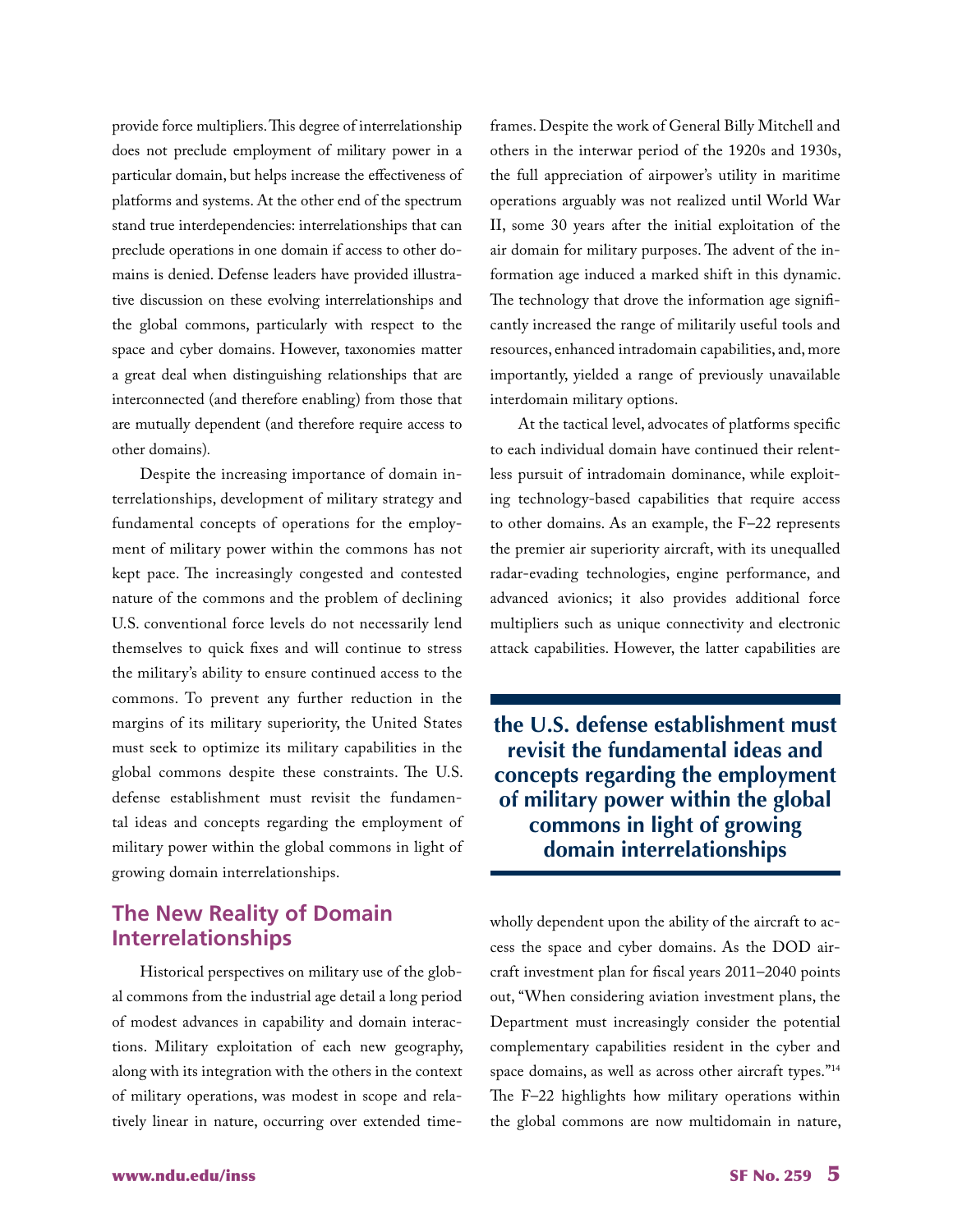with interrelationships that can simultaneously span all domains and blur the distinction between supported and supporting efforts. Adding to this complexity is the growing overlap between the military and civilian realms, with military capabilities becoming increasingly reliant on commercial satellite communication systems, space-based surveillance, and cyber infrastructure for mission success.

With space and cyberspace serving as the bond between a range of military capabilities that require access to the commons, domain interrelationships have become more pervasive and complex. These interrelationships alter basic notions of force-on-force analysis. Drawing a parallel from cyber and telecommunications network theory, the intrinsic value of military platforms and systems can conceivably increase at a nonlinear rate with the linear addition of each new platform and system, in large part due to the multitude of interrelationships.15 A logical and corollary lesson is that vulnerabilities may expand at a nonlinear rate as well, with the associated risk to U.S. military operations increasing rapidly. Further proof of the importance of domain interrelationships exists in capabilities

**loss of space systems, whether involving the global positioning system constellation, communications systems, or intelligence, surveillance, and reconnaissance assets, would have negative effects that would cascade across military platforms and systems in other domains**

derived from exploitation of the space domain. Loss of space systems, whether involving the global positioning system constellation, communications systems, or intelligence, surveillance, and reconnaissance assets, would have negative effects that would cascade across military platforms and systems in other domains. This example illustrates how a limited number of key tactical level interdomain relationships can yield operational level effects.

The manner in which space and cyberspace now provide a means for the transmission of military power distorts traditional industrial age notions of supporting and supported domains. The increasing capacity for space and cyber to become the primary focus of effort within a military operation can lead to role reversals. For example, with a significant portion of the cyber domain relying on seabed transmission cables, efforts to disrupt military operations in cyberspace could employ maritime and air domain operations as supporting elements. The multi-organizational Operation *Burnt Frost* in 2008, which led to the destruction of a malfunctioning U.S. reconnaissance satellite, provides a real-world example: maritime domain operations (primarily) were conducted in support of operations in space, traditionally considered an enabling or supporting domain.

#### **The Traditional Approach**

Throughout history, the emergence of human activity within each of the sea, air, space, and cyberspace domains has produced a fundamental transformation in the nature of warfare and military operations. It is this geographic aspect of warfare, albeit on a domainby-domain basis, that has remained a cornerstone for the U.S. military approach to development of military power theory and operating concepts. The rich heritage within the U.S. defense establishment of military thought on security in the maritime and air domains attests to this fact. And while the space and cyberspace domains are relatively new environments for human activity, initial efforts to provide a theoretical framework to guide the conduct of military operations within them are being undertaken.<sup>16</sup> As their transformational effects yield to military analysis, they too will undoubtedly generate their own domain-specific military power employment theories.

This reductionist, bottom-up methodology arguably propagated a degree of stovepiping in strategy and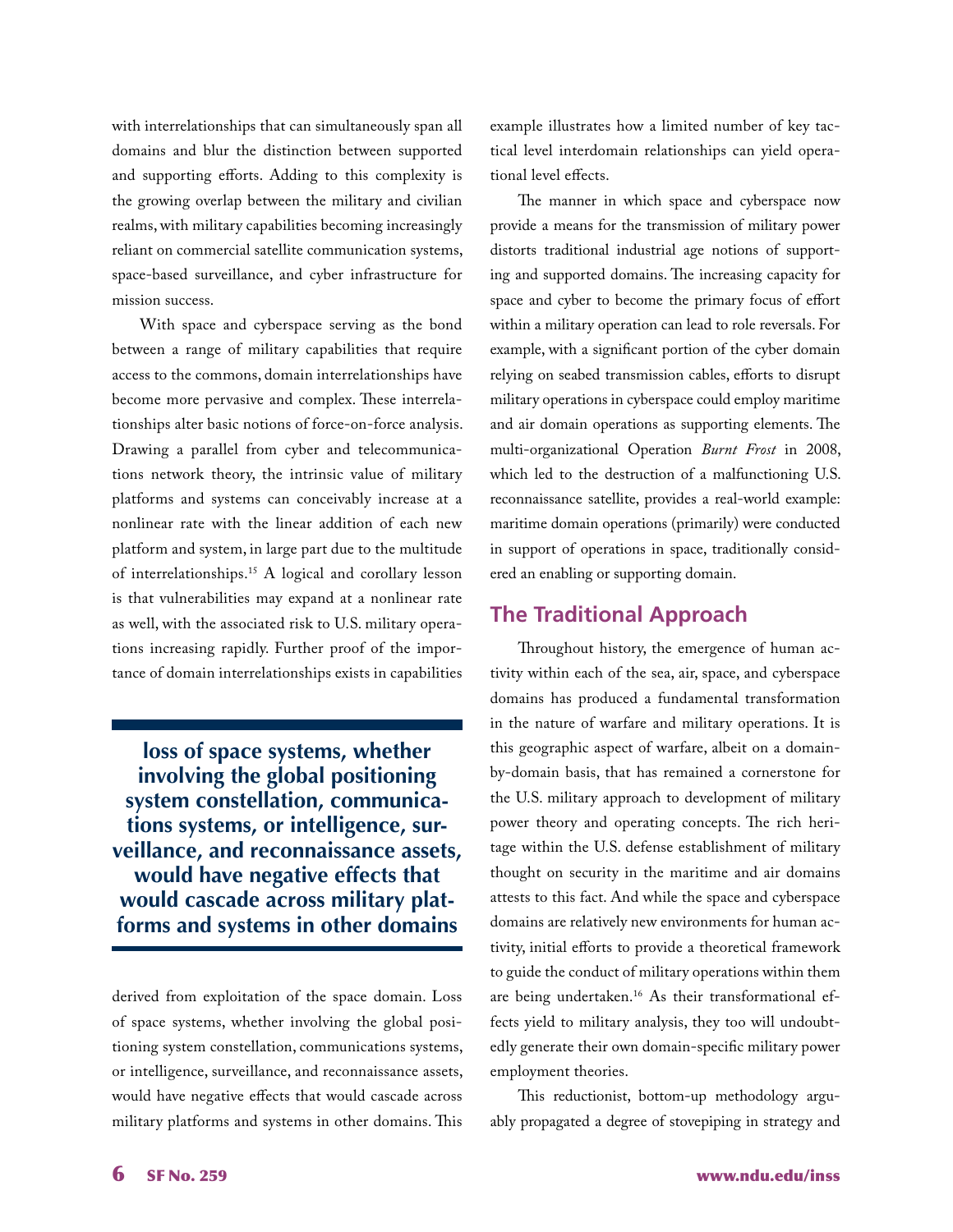concept development within the commons. Development tends to proceed in a linear and highly dogmatic fashion, with a focus on single domain exploitation preceding efforts to address the implications of domain overlaps and interdependencies. Much as was the case for air and maritime doctrine, development of concepts for military operations within the space domain (and more recently in cyberspace) appears to be following a similar pattern, with intradomain analysis and concept development preceding interdomain considerations. The U.S. Air Force and Navy have only just begun efforts to better understand the implications of cyber warfare for air and maritime operations; these nascent efforts are perhaps less well developed than the modest understanding of military operations exclusive to the cyber domain itself.17 Bi-domain theoretical initiatives have typically been marked by a hierarchical conceptual approach in which one domain is dominant and the other exists in a subordinate or supporting role. While the military operating environment in and through the commons shows ever-increasing degrees of complexity, the theoretical methodologies used to address this environment have not kept pace.

#### **Why a New Approach?**

The traditional approach to conceptual development that begins with intradomain work followed by measured bi-domain expansion lags the transformational nature of current opportunities and challenges in the global commons. The implications of these growing challenges are not insignificant. The growth of crossdomain interrelationships brings a concomitant increase in the number of seams between the domains—seams that offer large numbers of both vulnerabilities and opportunities. Approaching conceptual development for the commons with a stovepiped, single domain–centric mindset heightens the risk that domain dependencies and the resulting seams will be inadequately addressed. Given integrated and highly interdependent domain relationships, degrading one system in one domain has the potential to exponentially increase degradation in all other systems. Serious analytical attention has not been devoted to cross-domain issues such as these, partly because a traditional stovepiped planning methodology is insufficient to identify and analyze the full scope and relevance of these issues.

**the growing reliance of military systems and operations on commercial enterprises is but one possible insidious relationship that puts U.S. military capabilities at risk and that is largely unseen without a macro view of the complex, interactive system that is the global commons**

Shortcomings in applying the traditional planning methodology to the global commons are not limited to the military realm. The growing reliance of military systems and operations on commercial enterprises (such as satellite communications and imagery) is but one possible insidious relationship that puts U.S. military capabilities at risk and that is largely unseen without a macro view of the complex, interactive system that is the global commons. The importance of operating from the global commons, and the increasingly complex relationships of platforms operating within the various domains, clearly requires a theoretical construct that accounts for these factors.

There appears to be a growing recognition within the U.S. military that the evolving nature of the global commons and the rapidly expanding set of domain interrelationships mean that traditional approaches to strategy and concept development may be ineffective. As pointed out by General Michael Moseley, former Chief of Staff of the U.S. Air Force, "Since the air, space and cyber domains are increasingly interdependent, loss of dominance in any one could lead to loss of control in all. . . . No future war will be won without air, space and cyberspace superiority."18 The very facts that DOD has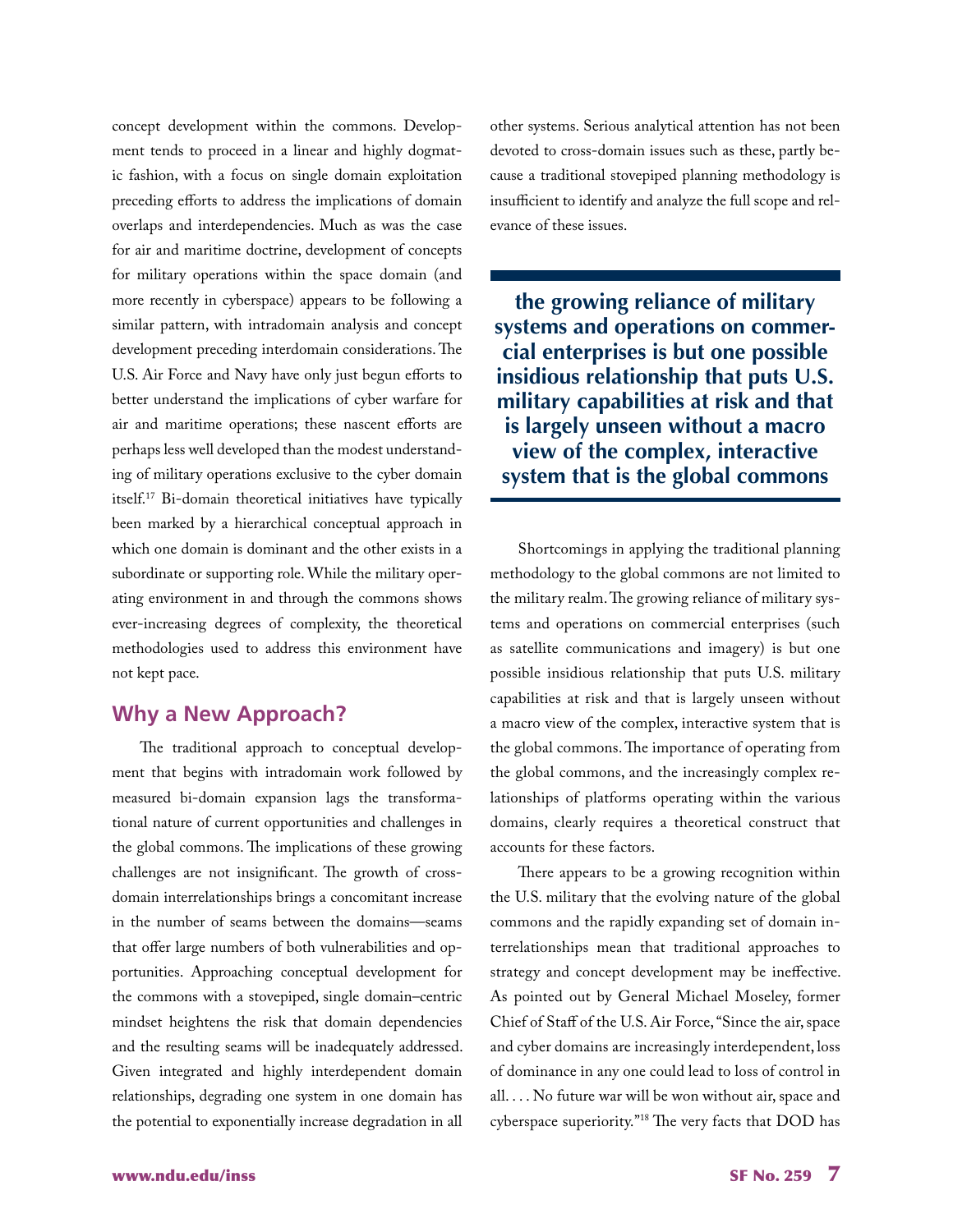now unified the disparate geographies into the more encompassing term *global commons* and is pursuing a new multidomain theoretical initiative called AirSea Battle hint at the prospect that the notion of the global commons may be more than just a new, more convenient taxonomy scheme and may in fact be an initial attempt to recraft the strategy and concept development process. The critical issue for security planners thus becomes finding an appropriate methodology for development of a military concept of operations for the global commons that goes beyond the domain-bydomain approach and fully considers the rich interactions between domains that characterize military operations in the commons*.*

#### **Requirements of a New Planning Paradigm**

Strategic thought has historically demanded consideration of a problem or issue in totality in order to grasp the full magnitude of the situation at hand. Whether for grand strategy development or military operational planning, a holistic perspective is required. For grand strategy, the perspective is more complex but must be analyzed fully or the development process will be flawed. Historically speaking, conceptual strategy development has always warned of the need for consideration of the whole in order to comprehend the overall nature of a particular military endeavor.<sup>19</sup> The same holds true for military planning when considering the need for operations conducted in any of the domains.20 Whether major combat operations, stability operations, or the development of military strategy writ large, the need for a robust consideration of the whole is necessary before development of any further substrategy or concept of operation.

Joint operating concepts in use today are designed to "identify future military problems and propose solutions for innovative ways to conduct operations. They are an articulation of potential future operations and describe how a commander, using military art and science, might employ capabilities necessary to meet future challenges."21 The AirSea Battle operational concept is one example of the U.S. recognition of the growing relevance of domain interrelationships, and it highlights the complex nature of the global commons. Yet development of such concepts requires analysis that is not restricted to limited avenues of consideration (such as the air and sea domains). An analysis that envisions one or possibly two domains and considers others as enablers ignores the need to consider the totality of the global commons and the domains' evolving interdependent nature. As such, we should consider the global commons from a broader perspective.

**the AirSea Battle operational concept is one example of the U.S. recognition of the growing relevance of domain interrelationships, and it highlights the complex nature of the global commons** 

While the body of intradomain research and concept development continues to evolve, parallel efforts that give full consideration to interdomain issues must also be conducted. An updated planning paradigm must fully quantify domain interrelationships, properly articulate the nature of the supported/supporting relationship for multidomain evolutions, seek synergies and leverage in military operations through the exploitation of domain overlaps, and ensure combat effectiveness by mitigating risks associated with seam vulnerabilities.<sup>22</sup> Strategists and defense planners must depart from the domain-centric mindset and take a broader perspective when viewing the commons. They must employ a holistic approach that breaks down domain stovepipes and treats the global commons not as a set of distinct geographies, but rather as a complex, interactive system.23 It must not be merely an exercise in enhancing "jointness" within the force, but rather must be an issue of formulating a conceptual framework that allows us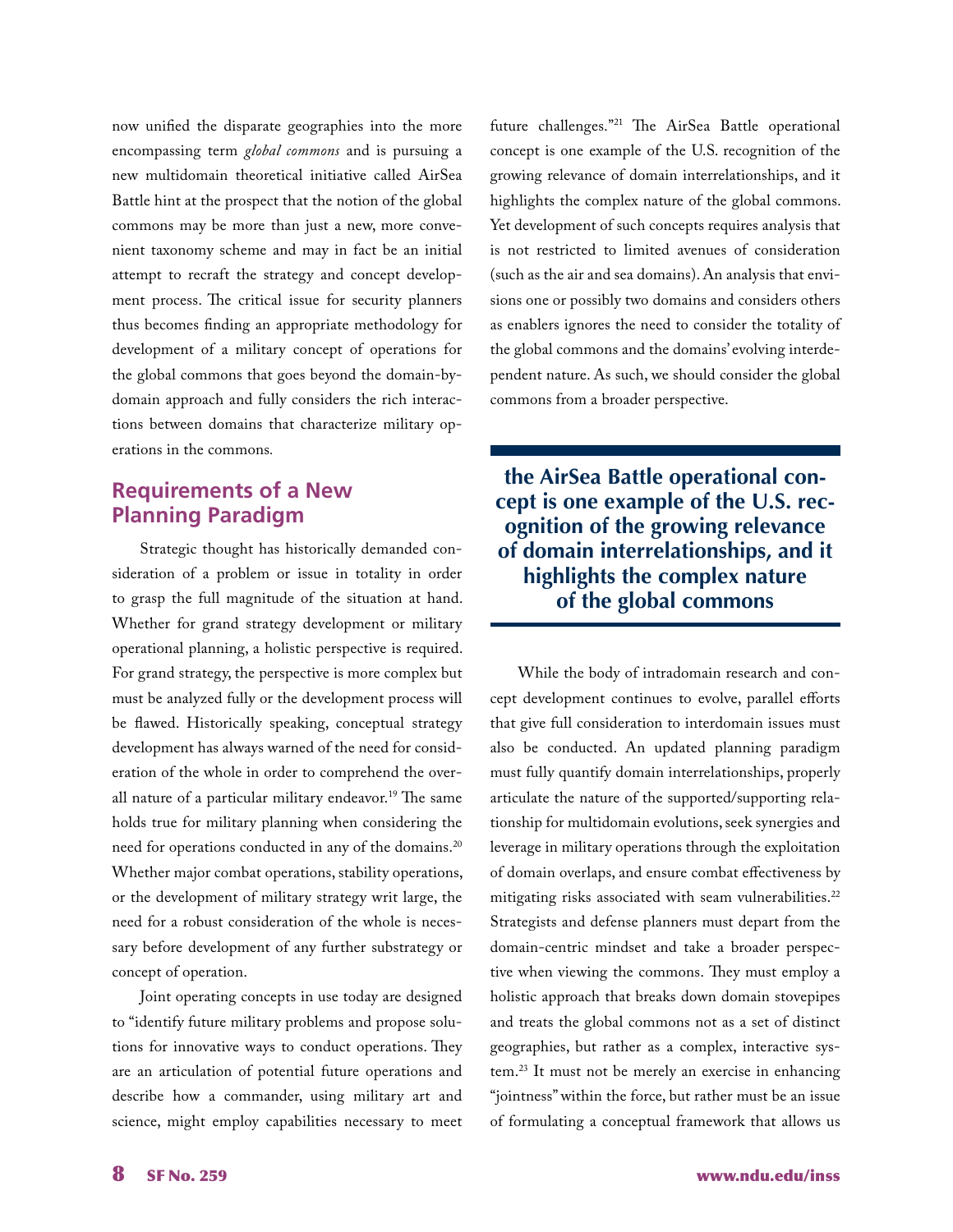to think about, and plan for, military operations in this dynamic arena.

A paradigm shift to a macro perspective on a complex, interactive system that would provide the proper framework from which to address security and stability within the commons is needed to consider the global commons writ large*.* A Global Commons Operational Concept construct properly detailing the effective employment of military power to ensure commons access would serve not only military interests, but also broader national priorities within the diplomatic, economic, and informational realms as well. While at first appearing anathema to current doctrinal thinking, the intellectual exercise provides many benefits:

- ◆ it elevates thinking beyond the specific domains and forces a broader perspective that better accounts for the current reality of multidomain operations in the commons
- ◆ it forces consideration of the applicability of military missions (such as presence and power projection) into the newer domains of space and cyber
- ◆ it provides a framework to identify interrelated military-civilian-commercial connections that can affect military success.

#### **The Way Forward**

The United States must decide whether an increasingly congested, contested, and competitive global commons allows for a military strategy as straightforward as one that exploits a command of the commons*.* The answer is not self-evident. There is a clear need for a more detailed analysis of the global commons, along with a systematic determination of domain interdependencies, identifying the resultant risks and rewards and the appropriate means of incorporating them into military strategy, concepts, and doctrine.

Given current and evolving globalization and technological trends, we need a holistic paradigm to advance our understanding of military operations in and employing the global commons. This new perspective should better frame the nature of domain interdependencies and their potential impact on military power employment options. At a minimum, a holistic concept development methodology should quantify the nature of domain interdependencies, identify military vulnerabilities and opportunities associated with the domain seams, and illuminate fundamental principles of military power employment that will mitigate the risks associated with seam vulnerabilities and exploit inherent seam opportunities.

This interdependent nature is becoming clearer and much more pronounced. Yet the ability to operate freely in a secure and stable global commons is largely being analyzed using domain-specific constructs. Overarching questions must also be considered. What further research must be conducted to explore the interdependent relationships and maturing integration of the global commons? How do we define and comprehend the truly interdependent relationships that provide critical capabilities in a globalized world? Which dependencies are crucial to success when operating in the commons, and which linkages are merely enabling support? Have a common lexicon and taxonomy been clearly defined in order to consider the critical nature of the systems?

**air, space, or maritime forces reaching across their domains to influence or affect a force in another domain or multiple domains must now consider cyberspace's unique characteristics of speed, rapid pace of change, and influence on multiple domains**

Multidomain interdependencies result in more complex challenges for military planners with regard to time, space (geography), and force issues given a particular objective or purpose. Joint operational planning emphasizes the importance of time and space and the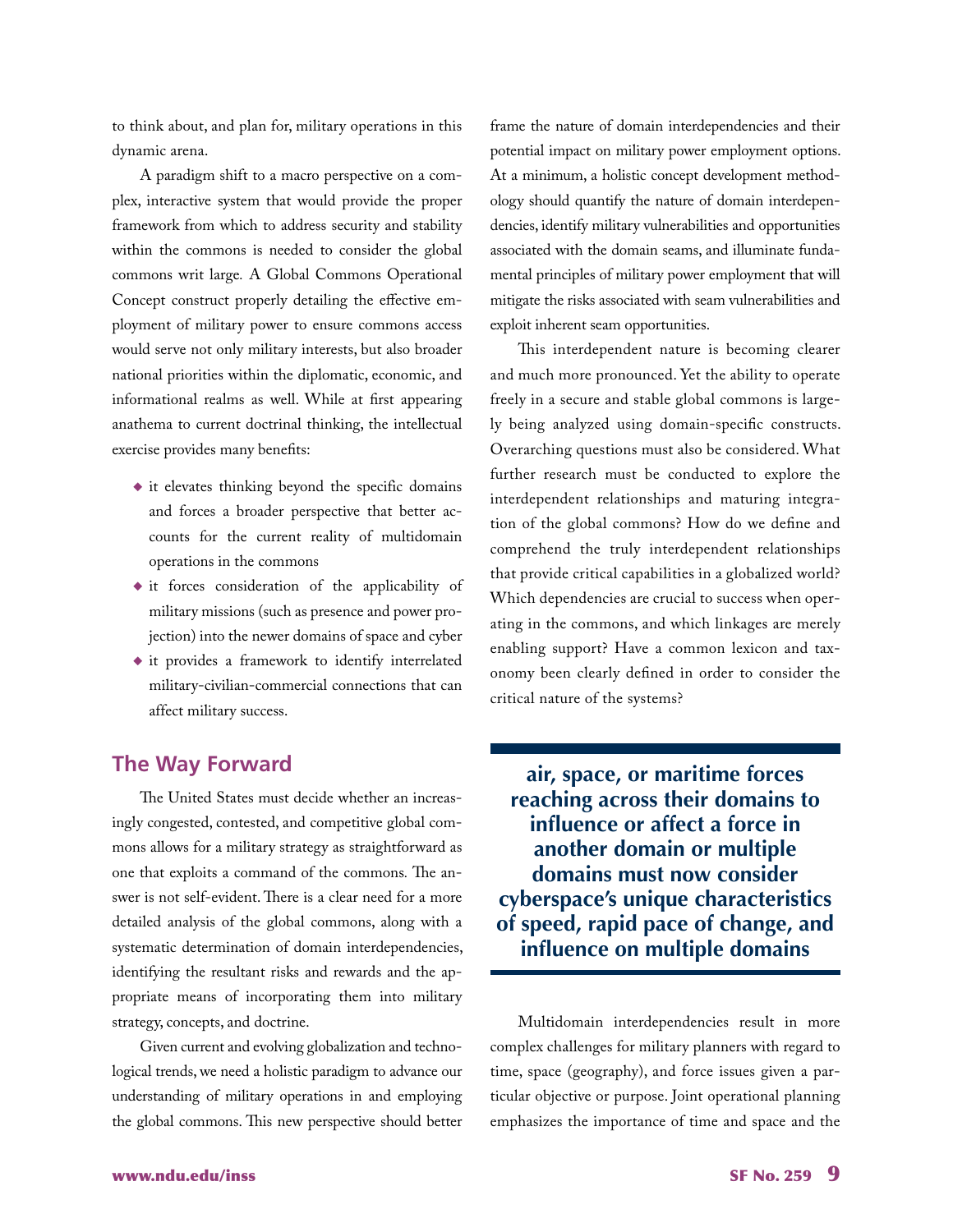need to comprehend these characteristics in and across particular domains. There is an increasingly critical need to more fully understand and exploit these crossdomain interdependencies, especially with respect to time disparities between the cyber domain and the other traditional domains. For example, the nearly instantaneous speed of movement in the cyber domain is very different from the time and space considerations that govern force employment in other domains. The implications for force planners used to focusing on maritime or air domains lie in the potential to exploit the speed of the cyber domain and ability to employ cyber assets at great geographic distances to increase the tempo of operations faster than ships can sail or aircraft can fly. However, this also implies that naval and air assets are now vulnerable to cyber attack from locations far removed from the battlespace. Air, space, or maritime forces reaching across their domains to influence or affect a force in another domain or multiple domains must now consider cyberspace's unique characteristics of speed, rapid pace of change, and influence on multiple domains in addition to the more traditional domains and their interrelationships.

From a military perspective, further consideration of a holistic global commons paradigm would inform strategy issues in a broader sense. What further analysis must be undertaken that informs or affects other aspects of military strategy, such as deterrence theory? Consideration should also be given to exploring the development of a military power theory for the global commons writ large. In addition, there should be analysis of an integration of a global commons military strategy into a global commons security strategy, and the resultant integration with other elements of national power and grand strategy, to ensure a synergistic approach to global commons research.

A paradigm shift must occur in order to fully comprehend the emerging systems nature of the global commons, and a military strategy and concept of operations are needed that fully consider the increasingly interrelated character of the various domains. Rapid technological advancements and improvements in military capabilities will continue to increase domain interdependencies within and across the global commons. As the United States and international community become more reliant on the global commons, a clear understanding of how to conduct multidomain military operations is needed if the United States is to have an effective strategy for maintaining military and commercial access to the global commons.

#### **Notes**

<sup>1</sup> Paraphrased from Barry Posen, "Command of the Commons: The Military Foundation of U.S. Hegemony," *International Security* 28, no. 1 (Summer 2003), 5–46.

2 Michèle A. Flournoy and Shawn Brimley, "The Contested Commons," U.S. Naval Institute *Proceedings* 135/7/1,277 ( July 2009), 1.

3 Department of Defense (DOD), *Quadrennial Defense Review Report* (Washington, DC: DOD, February 2010), 8.

4 Ibid., 103.

 $^5\!$  Ibid.

6 Department of Defense, *National Defense Strategy of the United States of America* (Washington, DC: Office of the Secretary of Defense, 2008), 13.

7 Susan J. Buck, *The Global Commons: An Introduction* (Washington, DC: Island Press, 1998), 1.

 $8$  Ibid., 6.

9 Alfred Thayer Mahan, *The Influence of Sea Power Upon History*, *1660–1783* (New York: Dover Publications, Inc., 1987), 25.

<sup>10</sup> Throughout this paper, no distinction is made between the broader notion of domain interrelationships and, as a subset of that, commons interrelationships. The important conceptual point is based upon the fact that military operation interrelationships across the geographies of space, air, maritime, and cyber are growing in scope and complexity. Utilization of the full physical extent of space, air, maritime, and cyber as opposed to the more bounded areas encapsulated in the notion of the global commons has little bearing on the central tenets of this paper. The terms *domain interrelationships* and *commons interrelationships* may be used interchangeably.

<sup>11</sup>*National Defense Strategy*, 16.

12 U.S. Joint Forces Command, *Joint Operating Environment*, February 18, 2010, 63.

13 "U.S. Navy Active Ship Force Levels," Naval Historical Center Web page, available at <www.history.navy.mil/branches/org9- 4htm#1993>.

14 Aircraft Investment Plan Fiscal Years (FY) 2011–2040, submitted with the FY 2011 Budget, February 2010, 3.

15 Franklin D. Kramer, Stuart H. Starr, and Larry K. Wentz, eds., *Cyberpower and National Security* (Washington, DC: NDU Press and Potomac Books, Inc., 2009), 149.

16 For space concerns, see the *Space Posture Report*; and for a framework for cyber operations, see *The United States Air Force Blueprint for Cyberspace*, November 2, 2009. For a comprehensive analysis of the cyber domain, see Kramer, Starr, and Wentz.

<sup>17</sup> Chief of Naval Operations Strategic Studies Group XXVII, "Collaborate & Compel: Maritime Force Operations in the Interconnected Age," December 2008.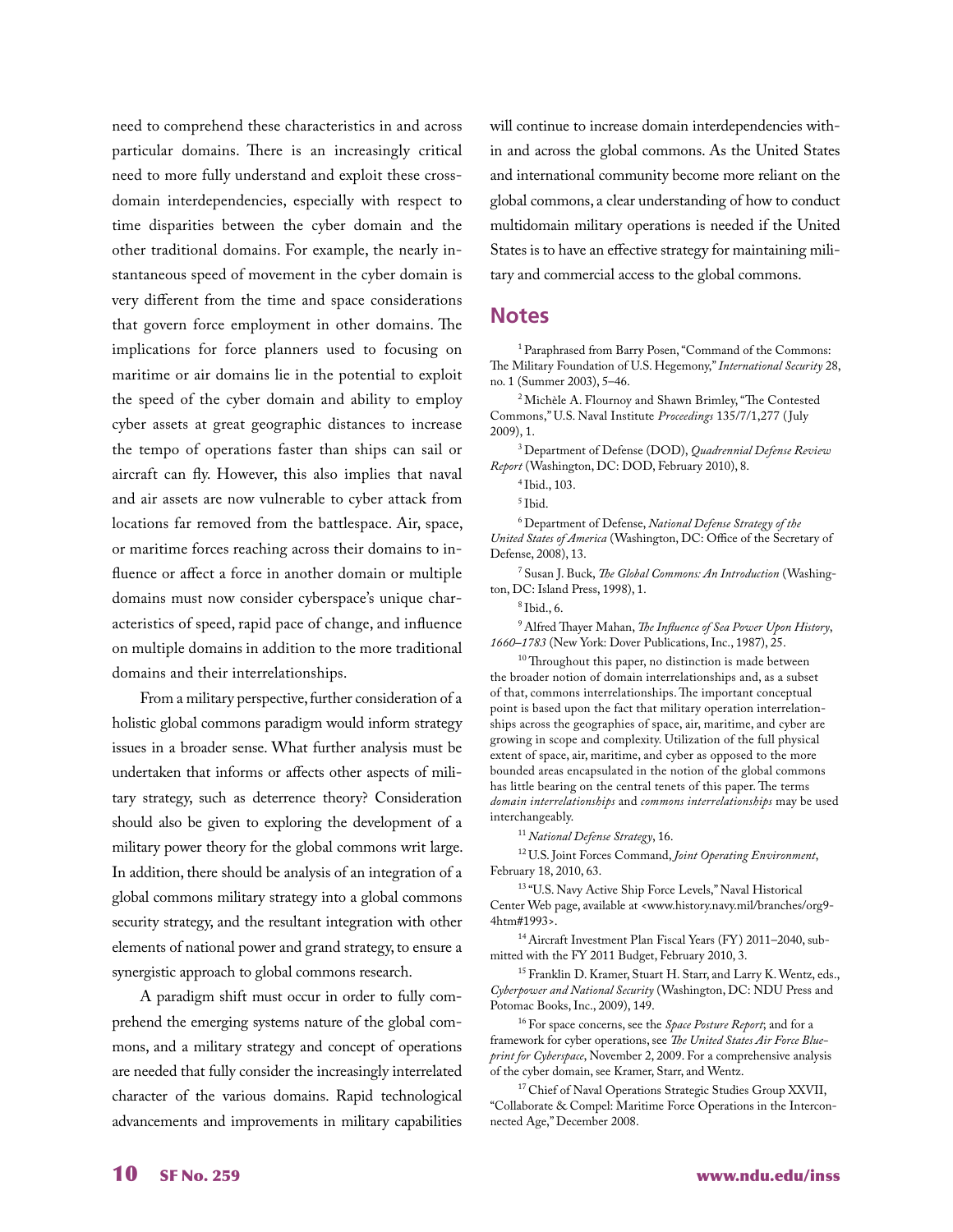18 General T. Michael Moseley, USAF, "The Nation's Guardians: America's 21<sup>st</sup> Century Air Force," Chief of Staff of the Air Force White Paper, Washington, DC, December 29, 2007, 2.

19 Colin Gray, *Modern Strategy* (New York: Oxford University Press, 1999), 23.

20 Joint Publication ( JP) 5–0, *Joint Operation Planning* (Washington, DC: The Joint Staff, December 26, 2006), III–17.

<sup>21</sup> Deterrence Operations Joint Operating Concept, Version 2.0, December 2006, 1.

<sup>22</sup> At the operational level of war, the concepts of leverage and synergy are defined and placed as critical concepts in warfighting capabilities. In accordance with JP 5–0, leverage seeks, "in the context of joint operation planning, a relative advantage in combat power and/or other circumstances against the adversary across one or more domains (air, land, sea, and space) and/or the information environment sufficient to exploit that advantage." Synergy, "achieved by integrating and synchronizing the actions of conventional and unconventional forces and capabilities in joint operations and in multiple domains[,] enables Joint Force Commanders . . . to maximize available capabilities and minimize potential seams or vulnerabilities."

<sup>23</sup> "Simply defined, a system is a complex whole, the functioning of which depends on its part and the interaction between those parts. Simple systems can be characterized as having a few subsystems that are involved in only a small number of highly structured interactions. They tend not to change much over time, being relatively unaffected by the independent actions of their parts or by environmental influences. Extremely complex systems, at the other end of the spectrum, can be characterized as having a large number of subsystems that are involved in many more loosely structured interactions, the outcome of which is not predetermined. Such systems adapt and evolve over time as they are affected by their own purposeful parts and by the turbulent environments in which they exist." See Michael C. Jackson, *Systems Thinking: Creative Holism for Managers* (New York: Wiley, 2003), 3, 19.

#### **Institute for National Strategic Studies**

The Center for Strategic Research within the Institute for National Strategic Studies provides advice to the Secretary of Defense, Chairman of the Joint Chiefs of Staff, and unified combatant commands through studies, reports, briefings, and memoranda. The center conducts directed research and analysis in the areas of strategic and regional studies and engages in independent and leading-edge research and analysis in related areas.



The Strategic Forum series presents original research by members of NDU as well as other scholars and specialists in national security affairs from the United States and abroad. The opinions, conclusions, and recommendations expressed or implied within are those of the contributors and do not necessarily reflect the views of the Defense Department or any other agency of the Federal Government. Visit NDU Press online at www.ndupress.edu.

> Phillip C. Saunders Director of Research Center for Strategic Research

Christopher J. Lamb Director Center for Strategic Research Dr. Hans Binnendijk Director INSS